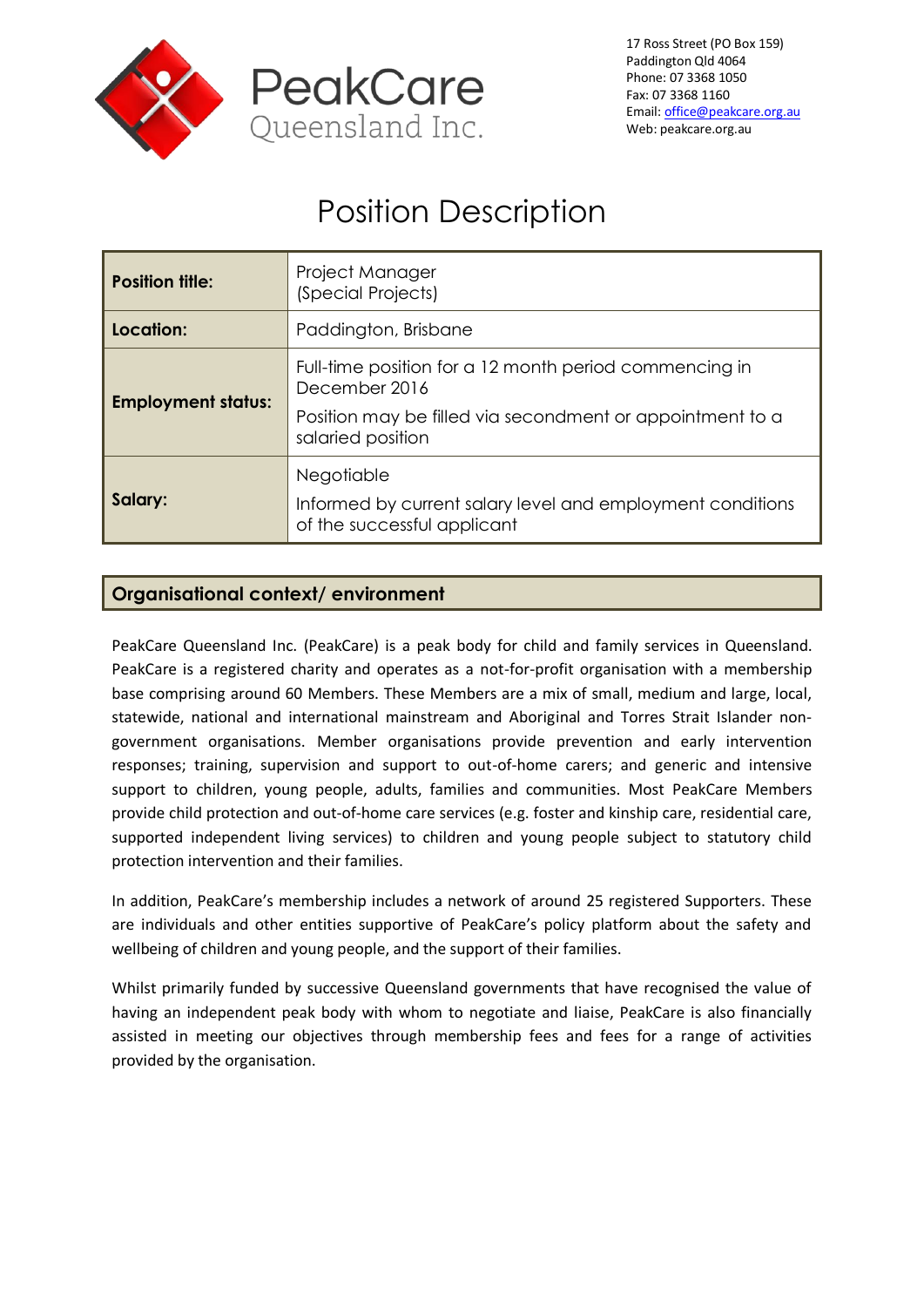## **Governance**

In keeping with PeakCare's Constitution, the organisation's governance and strategic directions are guided and monitored by a Board comprised of elected representatives from our Member organisations.

PeakCare's vision, values and beliefs, and strategic intent for the period 2016 to 2020 are as follows:

*Our vision:* Safe and well children –

Safe and well families

*Our beliefs and values:*

- Leadership, integrity and courage
- Respect and inclusiveness
- Independence, interdependence and impartiality
- Reconciliation that honours First Peoples of the Land and their right to selfdetermination

#### *Our strategic intent 2016 to 2020:*

#### Thought leadership

To improve informed leadership within the child protection system through building and sharing knowledge and promoting innovation

#### Advocacy

To be a strong independent voice informed by research, evaluation and evidence to influence and achieve better outcomes for children, young people, families and communities

#### Profile

To effectively engage and influence dialogue about family support and child protection within all Queensland communities and across government and non-government sectors at local, state and national levels

#### Sustainability

To increase membership and diversify income sources to meet expectations and deepen our sphere of influence

#### **Activities**

Key sets of activities performed by PeakCare include those associated with:

1) Intelligence gathering and acquisition activities undertaken to:

- ascertain the current state of the child protection service system's capability and capacity to benefit service users (i.e. children, young people, their families and communities), and
- identify factors (either system strengths that can be built on or constraints) impacting the system's capability and capacity

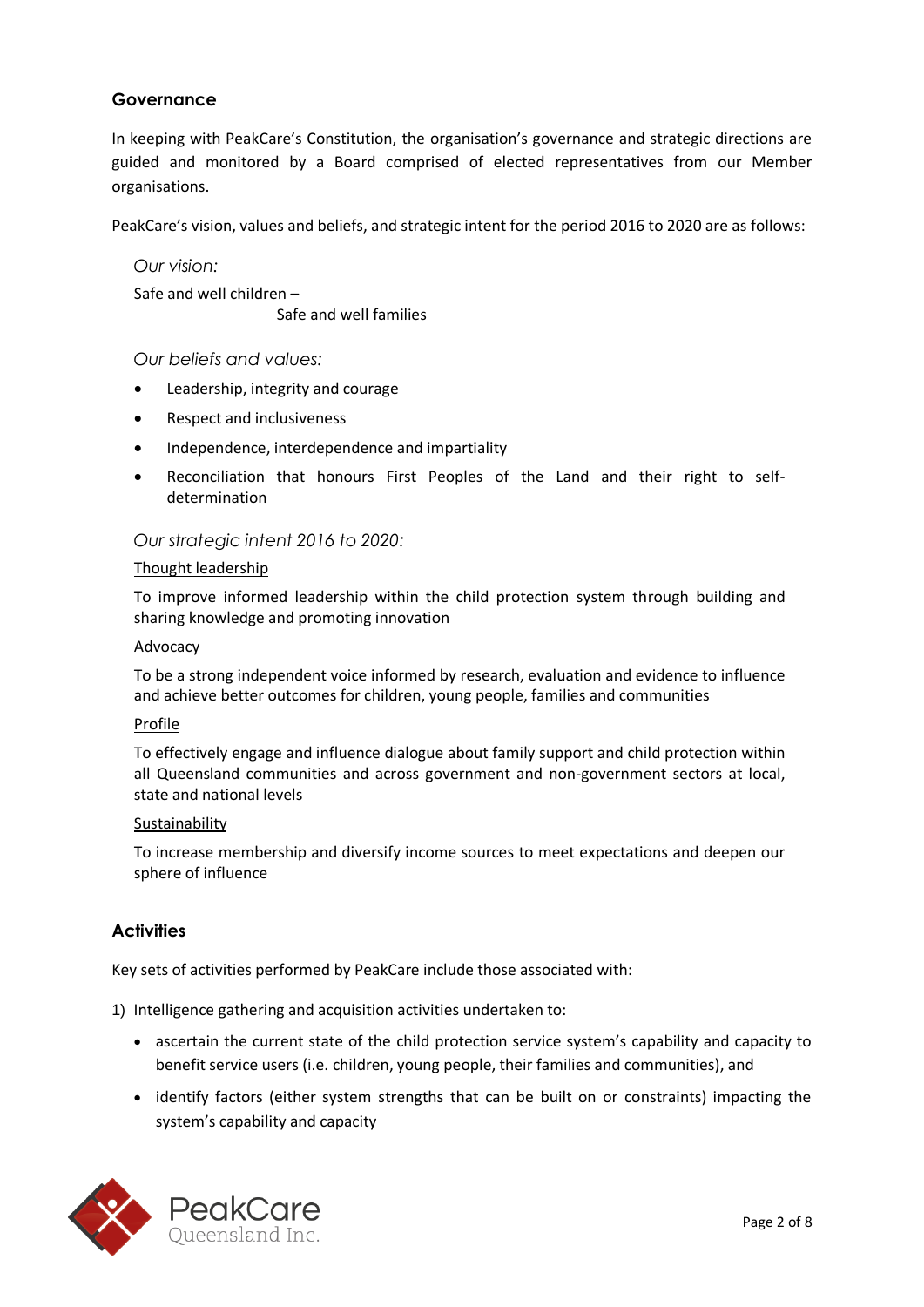Activities may include:

- consultation and engagement of non-government organisations and other stakeholders (including service-users themselves) either initiated by PeakCare or co-facilitated by PeakCare on behalf of or in partnership with other stakeholders
- gathering and/or initiation of research relevant to the capability and/or capacity of the service system to benefit service users, and
- analysis of relevant policy, service and program descriptions including their 'logic', practice trends and the functionality of the service system in relation to its capability and/or capacity to benefit service users
- 2) (Informed by the intelligence gathering and acquisition activities described above), activities aimed at influencing the maintenance or improvement of the services system's capability and capacity to benefit service-users including:
	- participation in government initiated consultative and decision-making forums established for purposes of developing, planning, monitoring and reviewing strategies that best respond to the accumulated 'intelligence' and achieve the maintenance or improvement of service system capability and capacity including, but not limited to, strategies relevant to recommendations of the Carmody Child Protection Commission of Inquiry
	- preparation and lodgement of submissions and the delivery of advice to a range of inquiries (eg. Royal Commission into Institutional Responses to Child Sexual Abuse, various Federal and State Parliamentary Committees) where the matters under examination are of relevance to the capability and capacity of the child protection service system to benefit service-users
	- participation in non-government sector initiated and/or led activities aimed at addressing factors impacting the services system's capability and capacity to benefit service users, and
	- deployment of broad and targeted public education activities (via, for example, social and mainstream media) aimed at influencing public opinion, values, attitudes and behaviours
- 3) Activities associated with leading, co-leading or participating in prioritised projects designed to address specific matters relevant to the maintenance or improvement of the service system's capability and capacity to benefit service users including the communication and dissemination of information and the promotion of whole-of-organisation and/or individual learning and professional development.

# **Position specification**

## **Purpose of the position**

 To exercise a leadership role on behalf of PeakCare in managing the planning, coordination, delivery, regular review and evaluation of a State-wide service improvement project, in accordance with the contracted specifications of the project in relation to its purpose, methodology, deliverables and time frames

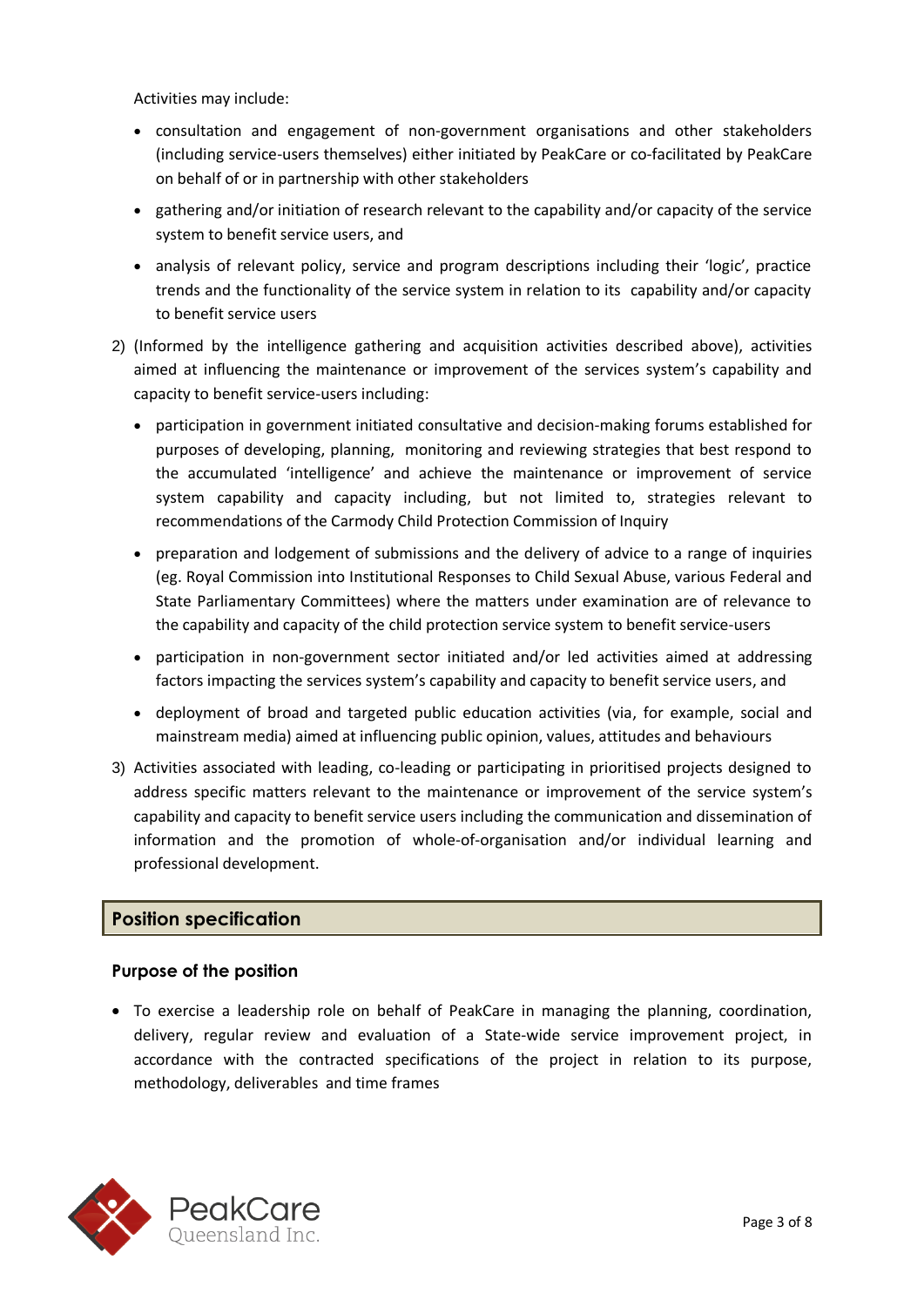## **Outcomes sought from the position**

- A well-maintained documented record of:
	- $\circ$  strategies and action plans that are consistent with the project brief and clearly articulate and convey to stakeholders the logic driving various stages of the project; time-framed steps to be undertaken at each stage of the project; linkages that exist between stages of the project; and a clearly stated designation and allocation of agreed-upon roles, responsibilities of these roles and tasks to be performed in accordance with these responsibilities
	- $\circ$  identified risks to the project achieving its purpose and the deliverables being sought from the project; strategies planned to eliminate or reduce these risks and their potential impact; an evaluation of the effectiveness of these strategies and, if necessary, negotiated variations to the project brief and/ or project strategies intended to manage actual or potential risks, and
	- $\circ$  the progress of the project, the achievement of its purpose and attainment of its deliverables at key stages as stipulated within the project brief
- Skilful management of the project and the delivery of results that are consistent with the project brief and which lead to improved outcomes for children, young people and their families
- Effective engagement of, and recognition by, PeakCare Members, government and nongovernment service partners, interest groups and other stakeholders of PeakCare's expertise and credibility in managing projects of a complex nature.

#### **Minimum qualifications and experience**

- Possession of a degree from a recognised tertiary Institution in the social sciences or a related discipline
- Previous appointments, service and/ or study combined with high-level experience and competence in leading and managing complex policy, practice and/or service development projects in the field of child protection or related human services
- A current 'C' Class Drivers' licence is required

It is noted that the Project Manager (Special Projects) will be required to regularly travel to regional locations throughout the State during the course of the project. This may entail overnight or longer stays in these locations.

## **Accountability**

The Project Manager (Special Projects) will report and be accountable to the Executive Director, PeakCare.

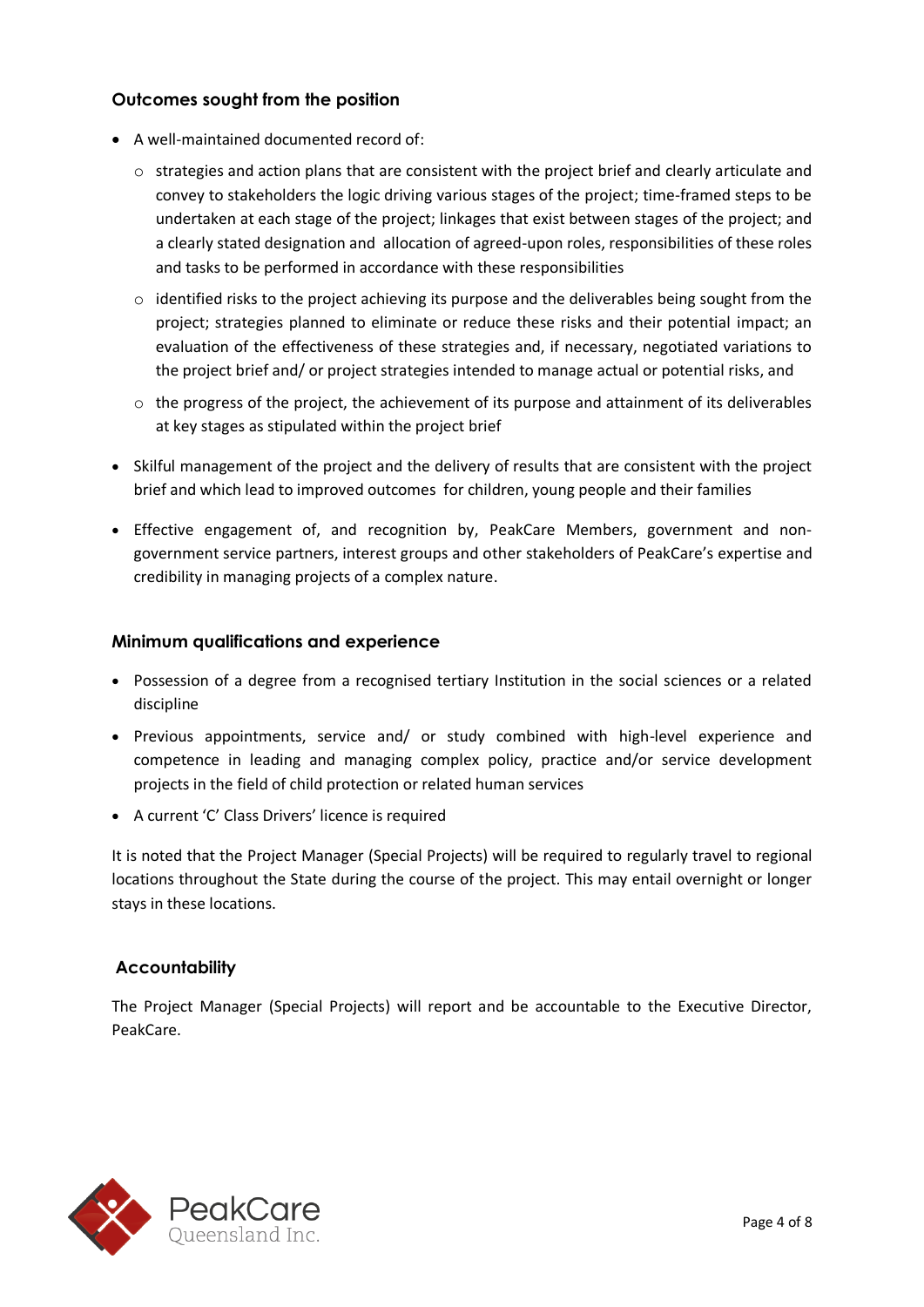## *Terms of employment*

The position may be filled via secondment of a government or non-government agency employee to PeakCare in accordance with terms negotiated between PeakCare and the secondee's employer.

Alternatively, the Project Manager (Special Projects) may be appointed on a full-time basis for a twelve-month period to a salaried position within PeakCare.

## *Salary and employment conditions*

Salary level is negotiable.

In the event that a person is seconded to the position, the negotiation of the salary level will be undertaken in a manner that takes account of the person's current salary level and employment conditions.

In respect of those who may be seeking appointment on a full-time basis to a salaried position for a period of 12 months, it is noted that the position is valued at Level 8 – Social, Community, Home Care and Disability Services Award (Social and Community Services Employees). However, the negotiation of a salary level will also take into account the person's current and previous salary level and employment conditions. It is noted that, in respect of salaried staff, PeakCare makes an employer superannuation contribution of 9% in keeping with government regulation plus an additional 1% which may be periodically reviewed and made subject to the availability of funds.

Where duties of the position require additional hours to be worked, time in lieu provisions will apply.

An initial probationary period of three months will apply during which the Project Manager (Special Projects) will be required to successfully complete a performance appraisal based on the position's key performance criteria.

All PeakCare positions are subject to the availability of government funding.

## **Key responsibilities**

- To develop and maintain specialist and technical knowledge of current legislation, policy, practice and program trends and issues relevant to the implementation of a contemporary framework for the delivery of out-of-home care and associated services for children and young people within Queensland
- To provide authoritative specialist analysis and advice, both verbally and in written form, concerning current or emerging policy, program and/ or practice trends and issues relevant to the implementation of a contemporary framework for the delivery of out-of-home care and associated services for children and young people within Queensland

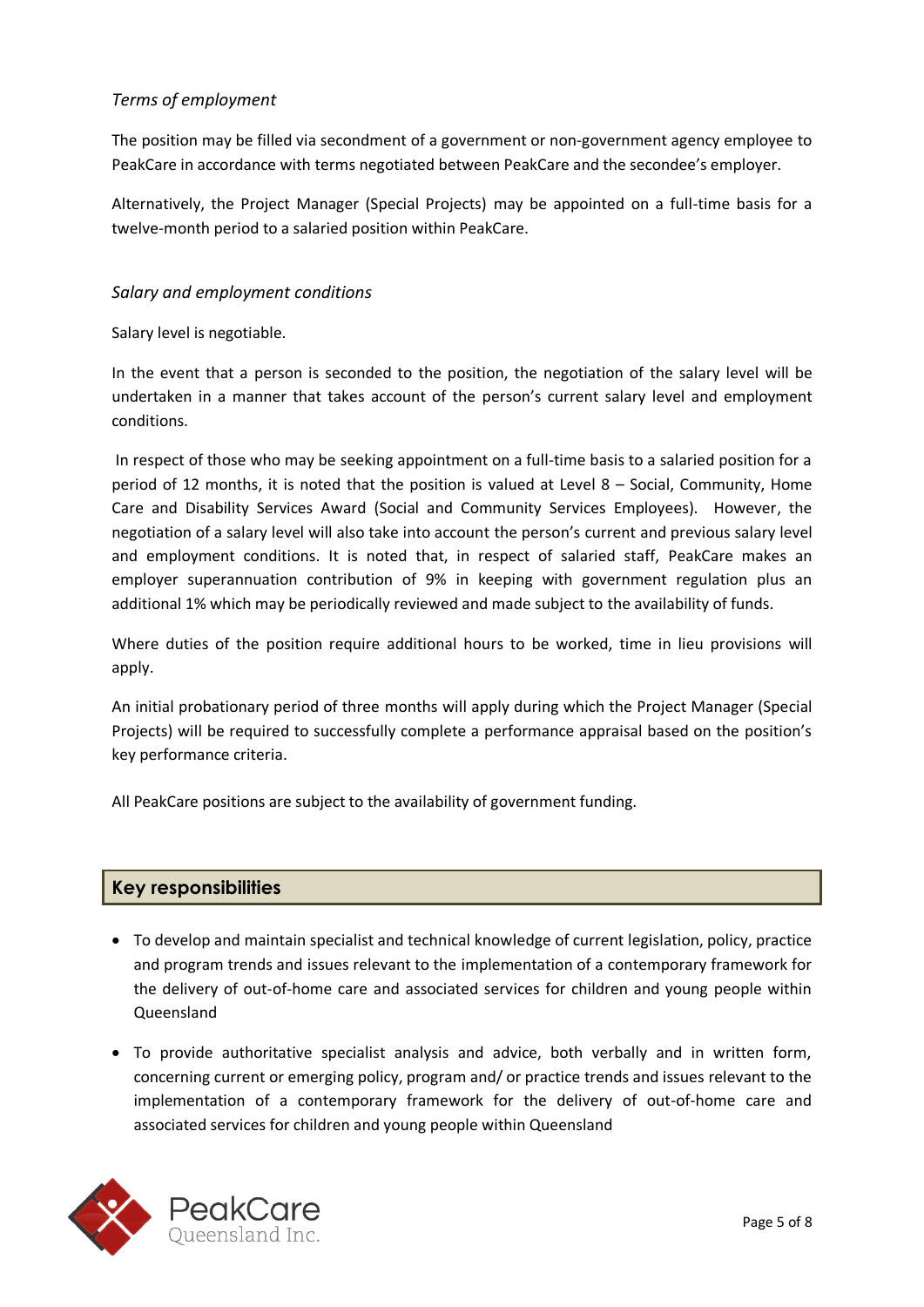- To exercise managerial control in planning, coordinating, regularly reviewing and, where required, evaluating and reporting on a complex State-wide project including the:
	- o development of appropriate project methodology
	- o use of critical analysis and professional problem-solving
	- o application of proven project management techniques, and
	- $\circ$  incorporation of strategies for the engagement and constructive involvement of out-of-home care service providers, relevant stakeholders from both government and non-government sectors and other interest groups including children, young people and their families as current or previous services-users, in the planning, conduct and regular reviews of the project
- To produce written information in a wide range of formats (such as project and action plans, project progress reports, briefing papers, information papers, fact sheets, training and resource materials) that may be adapted in ways that best suit and meet the specific needs of a diverse range of target groups
- To engage in verbal and, where required, 'on-line' communication with large and small groups of stakeholders and interest groups for purposes ranging from facilitating their participation in workshops and similar forums, chairing meetings, seeking advice or negotiating agreements through to the supply and delivery of whole-of-organisation and/or individual training and professional development activities
- To prepare, monitor and, if required, seek amendments to the project budget, for approval by the Executive Director
- To coordinate and/or supervise, when required, designated activities allocated to other PeakCare staff members, contractors and/or consultants who may be periodically engaged in performing roles and tasks associated with the project being managed by the Project Manager
- To positively represent PeakCare and promote the organisation's expertise and credibility:
	- o during relevant local, regional and state forums
	- $\circ$  with individuals, groups and organisations in the government, non-government and private sectors, and in the public arena
- To perform other duties associated with the administration and delivery of the organisation's services, as directed by the Executive Director.

## **Selection criteria**

1) Demonstrated specialist and high-level technical knowledge of legislation, policies, programs, practices, trends and issues relevant to child protection and related services including those relating to the disproportionate representation of Aboriginal and Torres Strait islander children, young people and families, and high-level understanding of the implications of these matters on service delivery and system improvements within and across government and non-government sectors within Queensland

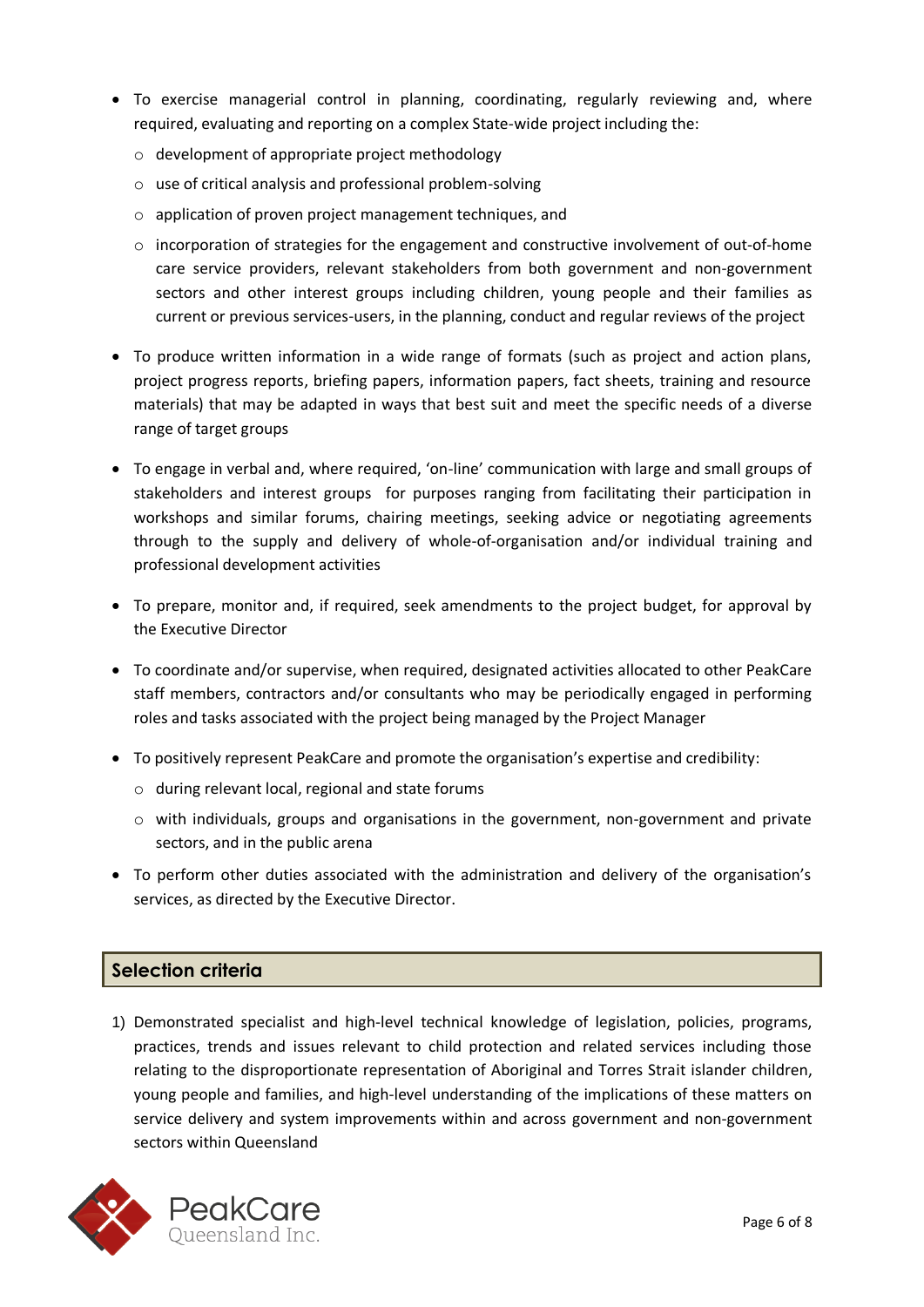- 2) Proven high-level proficiency in researching, planning, leading, implementing and reviewing projects of a complex nature undertaken for purposes of achieving policy, practice, program and/or human service delivery improvements or reforms
- 3) Demonstrated high-level writing skills including an ability to:
	- produce well-structured project plans and other reports that clearly analyse, explain and communicate matters of a complex nature
	- tailor the use of language, formatting and writing styles to appropriately 'match' the purposes of various types of written reports to the needs of their intended recipients, and
	- accurately and clearly formulate and document reports (such as briefing papers) at short notice and to tight deadlines, when required
- 4) Demonstrated high-level interpersonal and verbal communication skills including an ability to discuss, collaborate, consult and negotiate with:
	- personnel at all levels within the organisation and other non-government and government organisations
	- elected government officials and their staff
	- representatives of other peak body and interest groups, and
	- children, young people and members of their families who may have or have had involvement with various aspects of the child protection system
- 5) Demonstrated high-level proficiency in independently:
	- managing projects of a complex and significant nature within budgetary constraints
	- providing authoritative specialist advice within a designated field of expertise, and
	- exercising judgement and delegated authority in negotiating and making decisions on behalf of an organisation

## **Application details**

Applicants MUST address the selection criteria.

Written expressions of interest in the position must be no longer than four (4) to five (5) pages and be submitted with:

- a current resume, and
- names of two (2) professional referees, their position titles and contact details (business and after hours phone numbers)